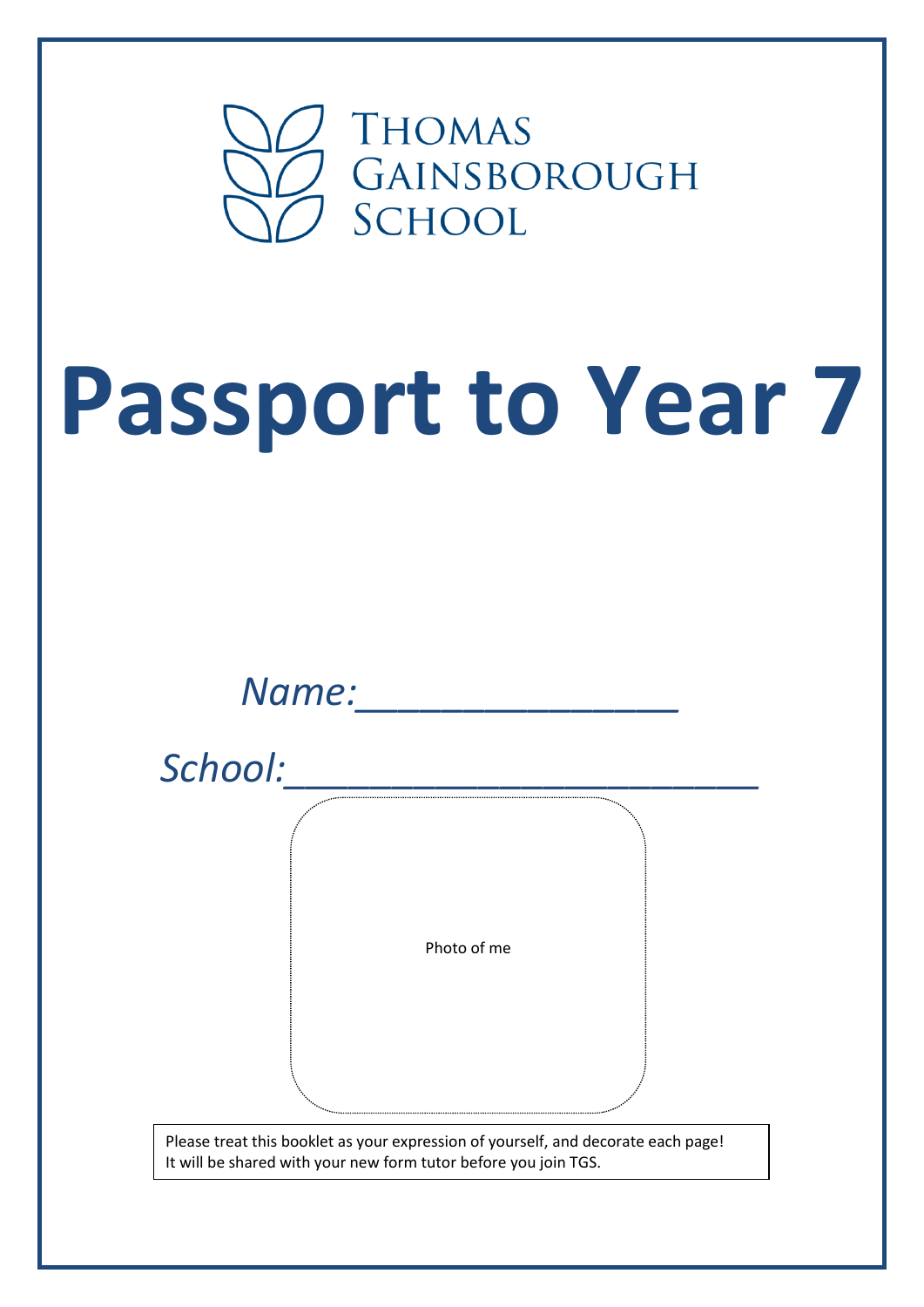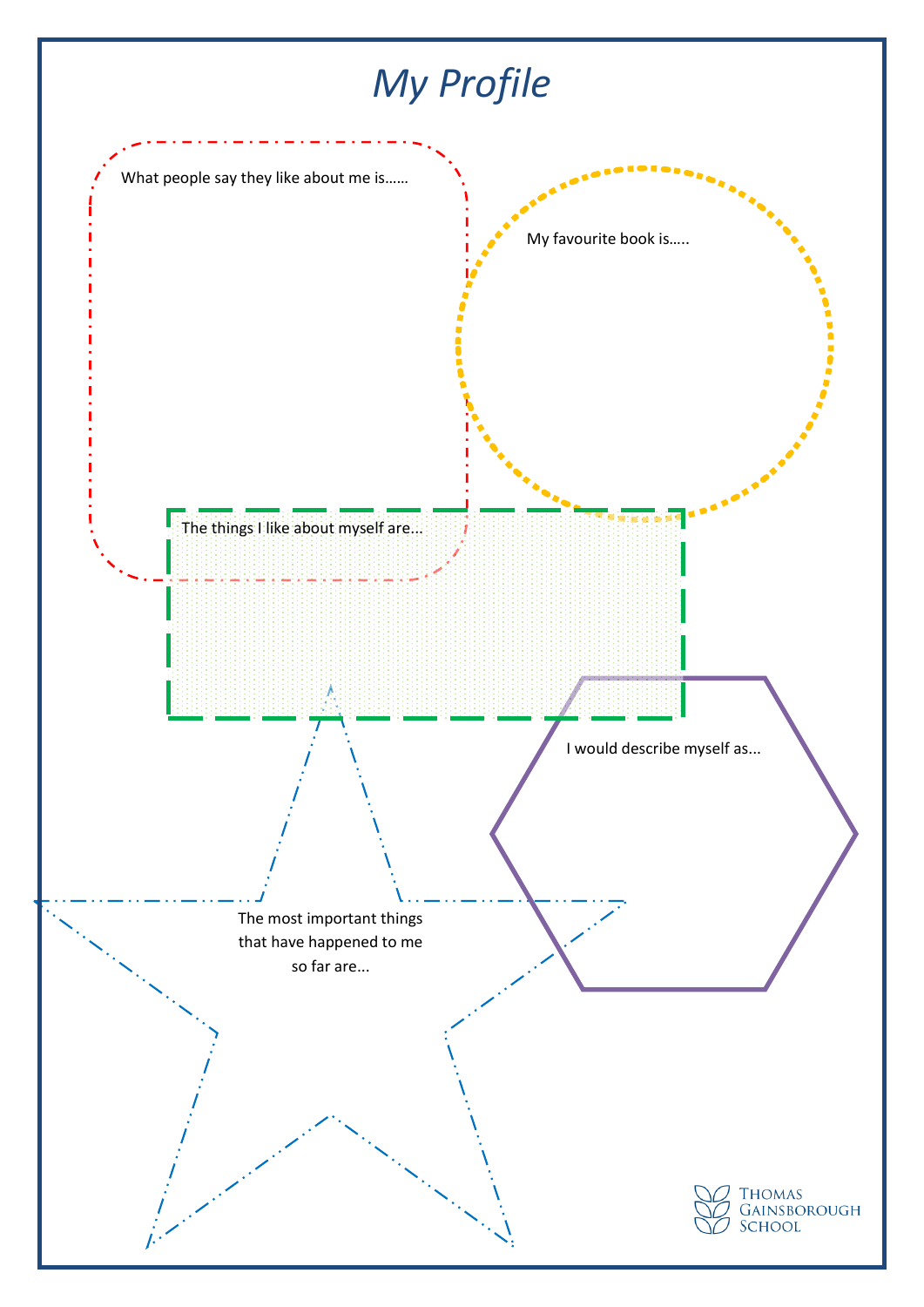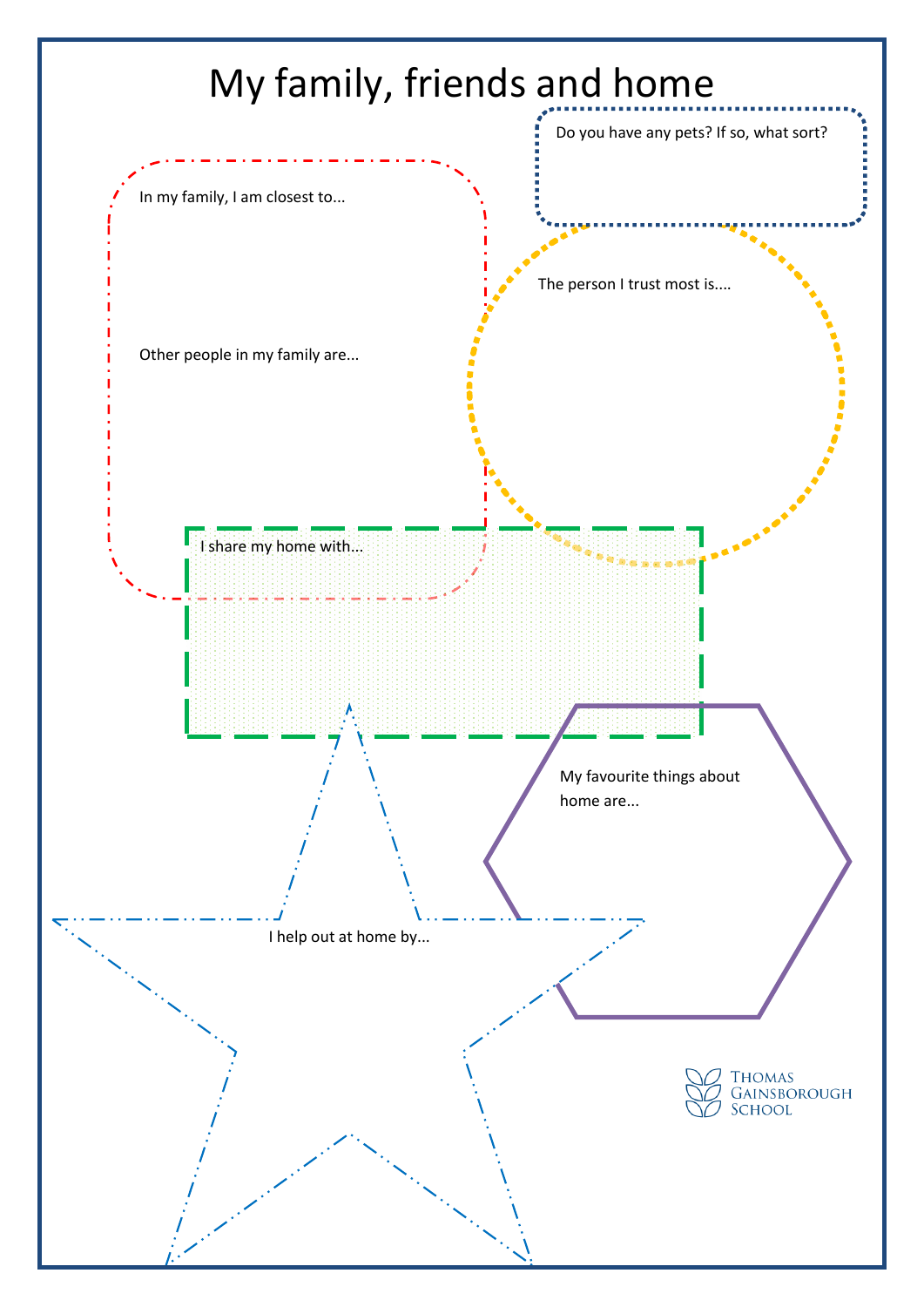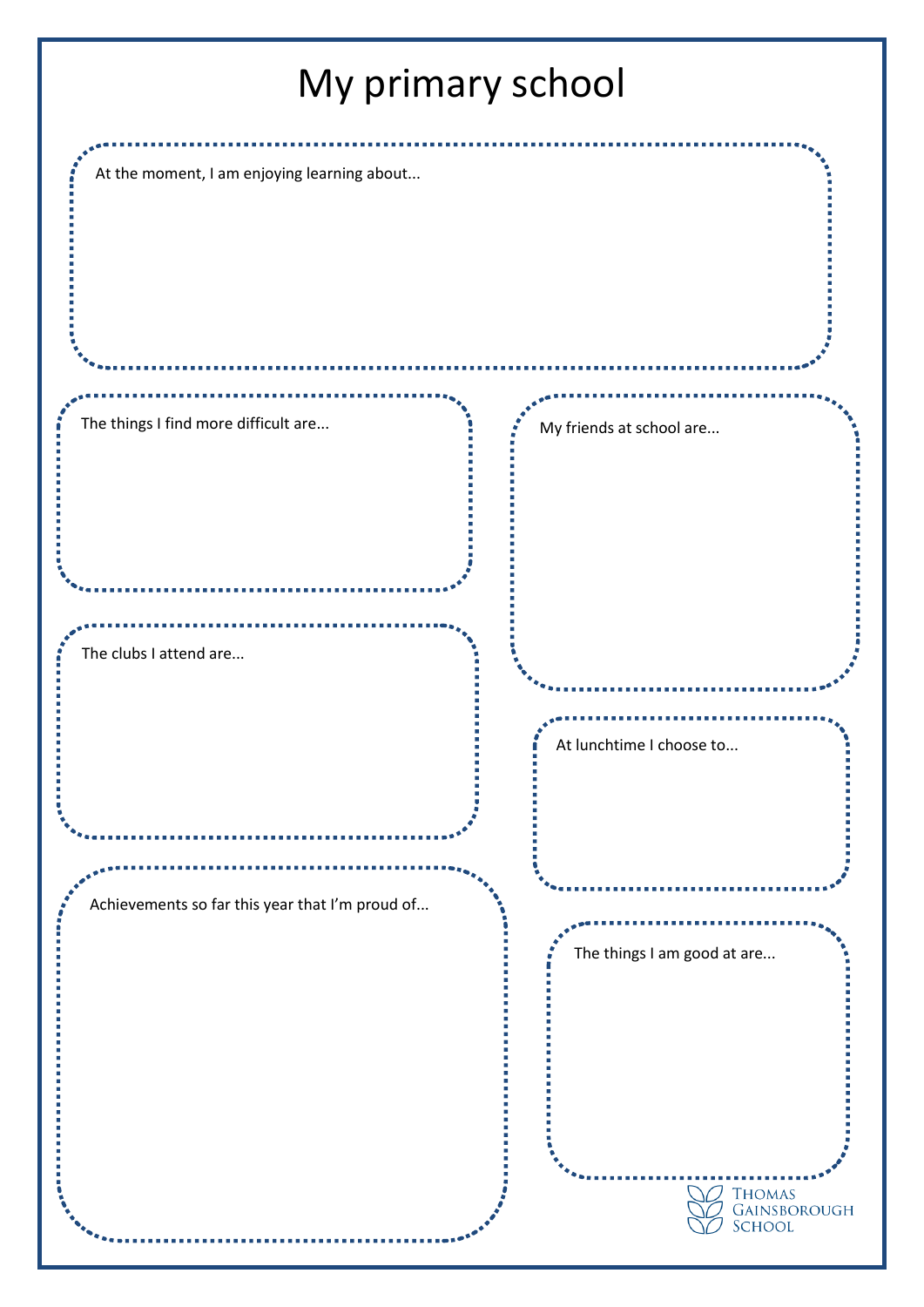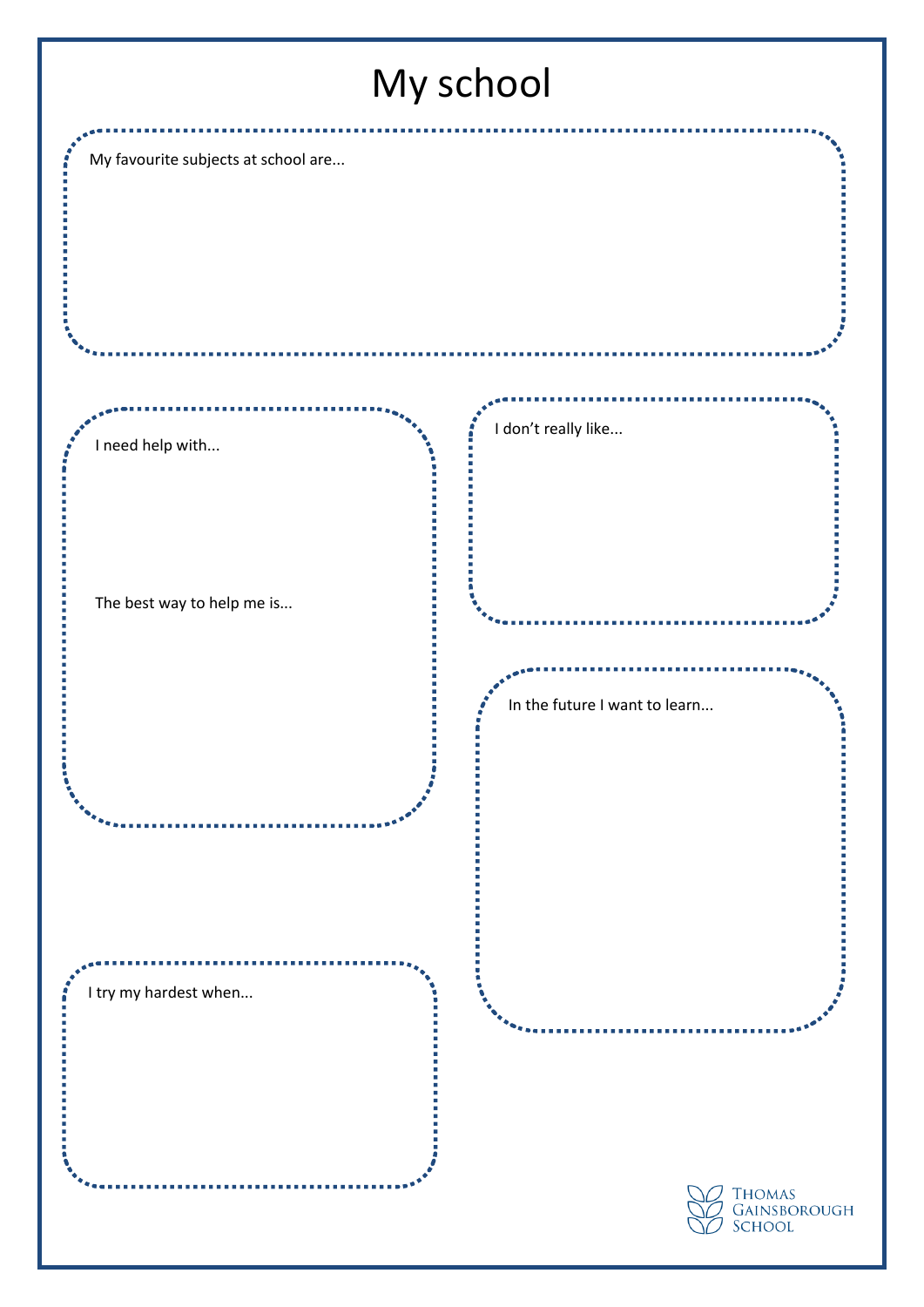## My hobbies and interest

Out of school, I like to spend my time at home doing...

Clubs I go to out of school are...

My other hobbies are...

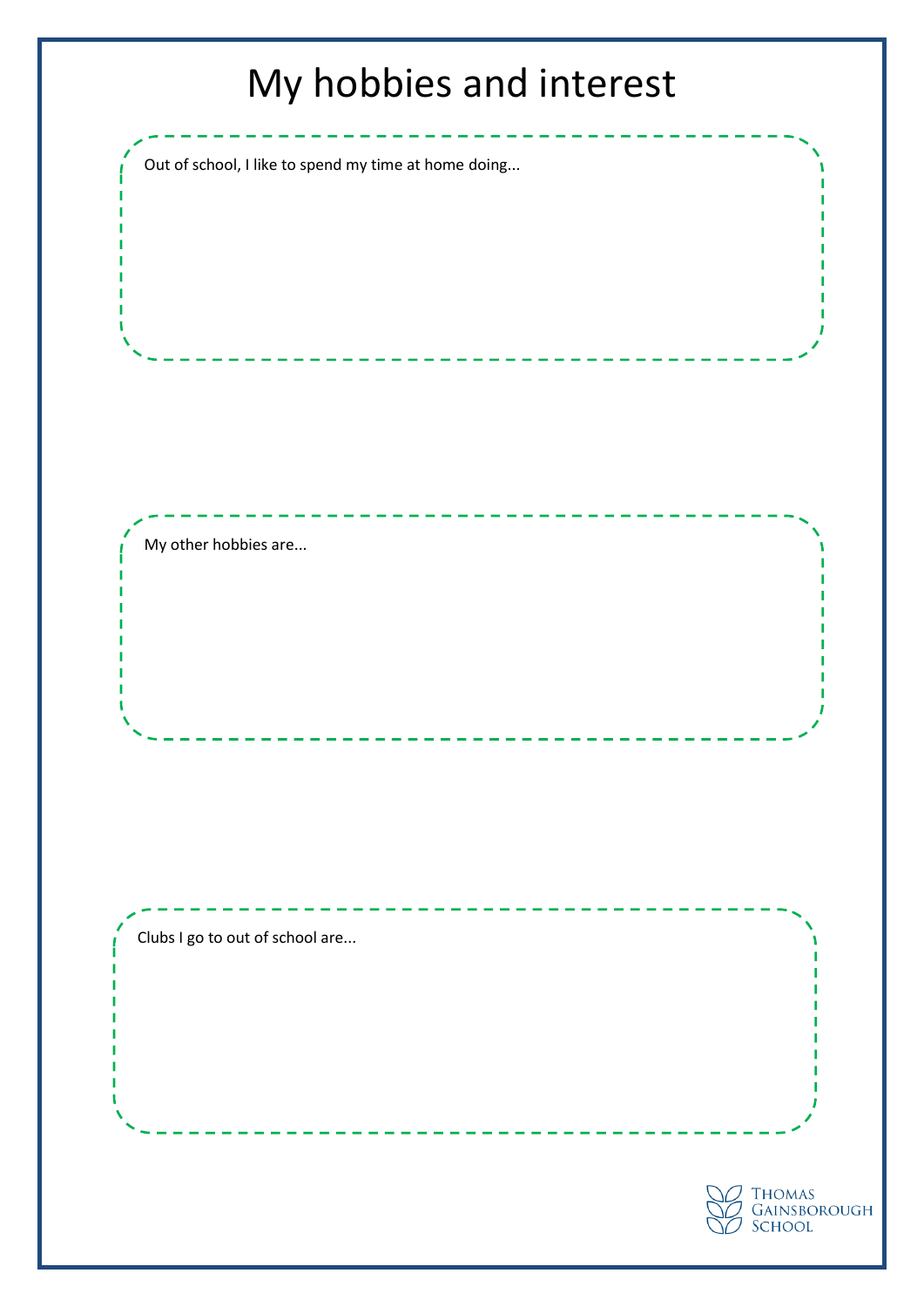## My future

What are your aims in the future? Do you know what job you would like?

Would you like to go to university?

In the future I would like to...